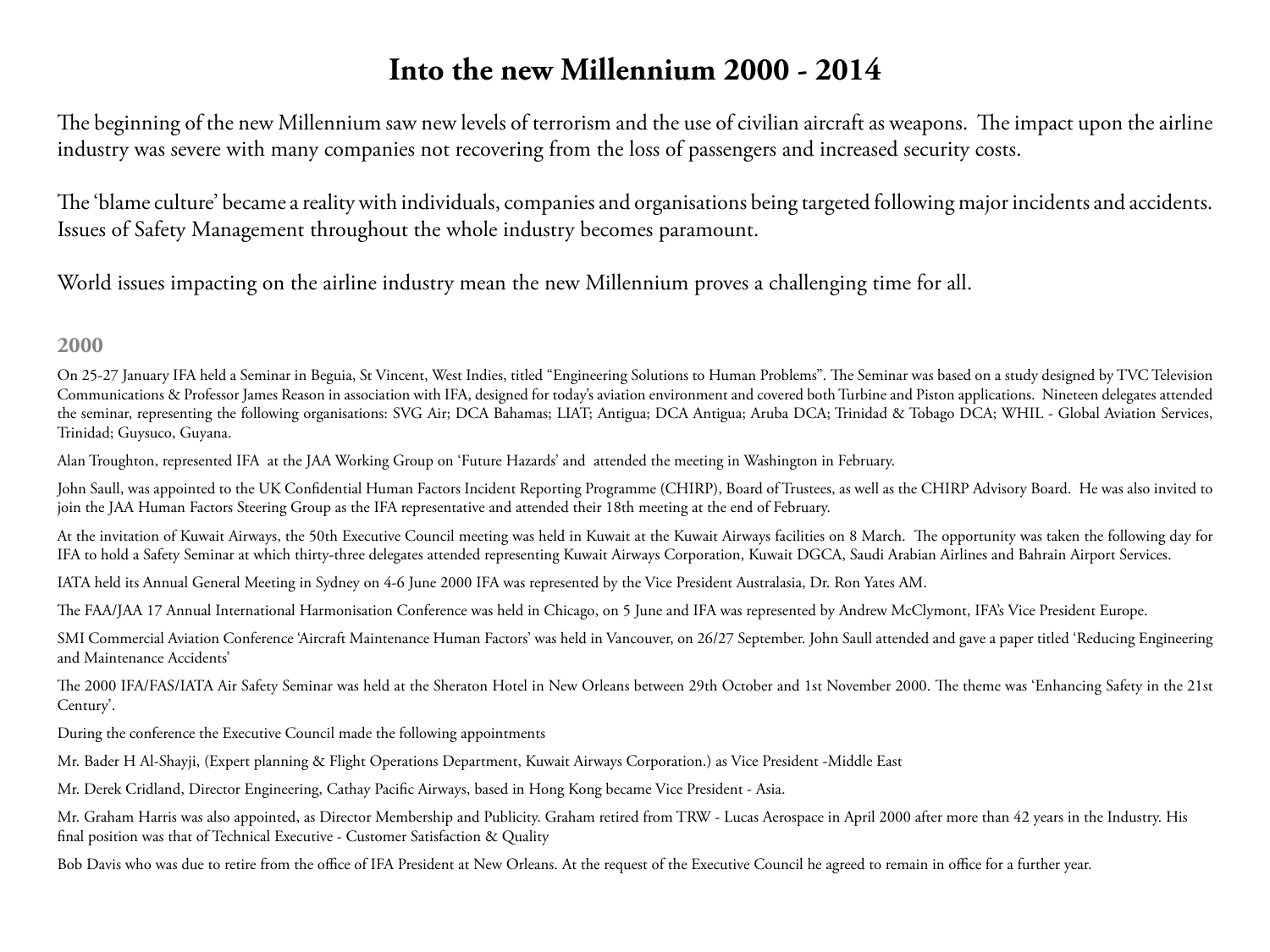It was announced at the AGM, that a new annual award, which would be known as The International Society of Aircraft Traders (ISTAT) Scholarship, would be presented each year, commencing in 2001, The first candidate to be selected to receive training in an Airworthiness related discipline, was Mr Andy Bendall, Technical Manager, Engineering & Operations, Air Tours International. This scholarship was to be funded by ISTAT to the value of \$5000 p.a.

## **2001**

At the Aerospace North America, Trade Show, SAE Congress & Exhibition, Seattle 2001 -IFA signed an undertaking with SAE to work with various other UK bodies to provide technical input to the SAE Advances in Aviation Safety Conference associated with the Aerospace North America trade show.

The 53rd Executive Council Meeting was held at the UK-CAA Offices, Gatwick Airport on March 14th.

John Saull and Graham Harris attended the joint CAA/FAA/TC Annual Human Factors conference in London.

On 3rd/4th April four members of the EC travelled to Morriston, New Jersey to attend a conference agenda meeting for the forthcoming Athens IASS Conference, with the Flight Safety Foundation

John Saull attended the IATA 57th Annual General meeting in Madrid during 27-29 May and was able to make many useful contacts.

Andrew McClymont, V. P. Europe attended the FAA/JAA International Conference at the Hotel Intercontinental in Geneva Switzerland 4-8 June.

The 54th Executive Council Meeting was held at the UK-CAA Offices, Gatwick Airport on 9th August.

John Saull attended the Aerospace North America/SAE Aerospace Congress & Exhibition (ACE) Congress in Seattle on 10-14 September. IFA was able to present three out of four proposed papers and to ensure that all four were published in the conference proceedings. This was the first time that IFA had participated in a large international Trade show.

IFA also participated in the UK SMCAG committee, which led to the UK CAA production of a Guidance Document on Safety Management, which was distributed to all members, free of charge.

The 2001 IFA/FSF/IATA Seminar took take place in Athens Greece on 5-8 November. Mr Bob Davis handed over the IFA Presidency to Dr John Lauber (see photo).

During the EC meeting, the Executive Director announced that IFA was setting up its own Secretariat to replace that so ably operated by ATA at High Wycombe at the end of the year. The new Secretariat would be located at East Grinstead, West Sussex The EC made a vote of thanks to Tony Hines, Chief Executive ATA, and his staff at High Wycombe for all their efforts on behalf of IFA, since taking on the Secretarial role in 1999.

IFA again held a workshop on safety management, run by Mr Cliff Edwards, Audit and Safety Manager, Shell Aircraft. Fifteen delegates attended.

## **2002**

On April 16 /17th, the IFA Technical Committee (TC) and the 56th Executive Council (EC) met at the UK-CAA Offices at Gatwick Airport

Professor Alan J Troughton retired from his appointments of VP (Technical) and Chairman of the IFA Technical Committee due to ill health affecting his mobility. He was elected to the new role of Special Technical Advisor and Nominated to become an Honorary Fellow of IFA. Mr Brian Perry took over as Chair of the Committee and Vice President Technical

A five-man IFA team travelled to Washington to participate in the joint IFA/FSF/IATA Papers review meeting. The entire team was impressed by both quantity and quality of the submissions and an excellent programme was established for Dublin. A significant feature was the inclusion of papers from the CAAC-China for the first time; this was thanks to the efforts of IFA.

IATA WATS/AGM Annual Reports, including the following were made available from the IFA Secretariat: "State of the Air Transport Industry" by the Director General and "The report of the Operations Committee for 2001" IFA was represented at the above meeting by John Saull, Executive Director.

The IASS conference took place in Dublin November 4-7, it was hosted by the Irish Aviation Authority and the Federation of Aerospace Enterprises in Ireland. The Conference theme was 'Keeping Safety a Worldwide priority'.

IFA personnel were very active in the main seminar: Kelvin Kellaway, Brian Perry, and Andrew McClymont each chairing sessions, whilst Stewart John made the introductory speech for IFA and John Saull had the honour of closing the seminar.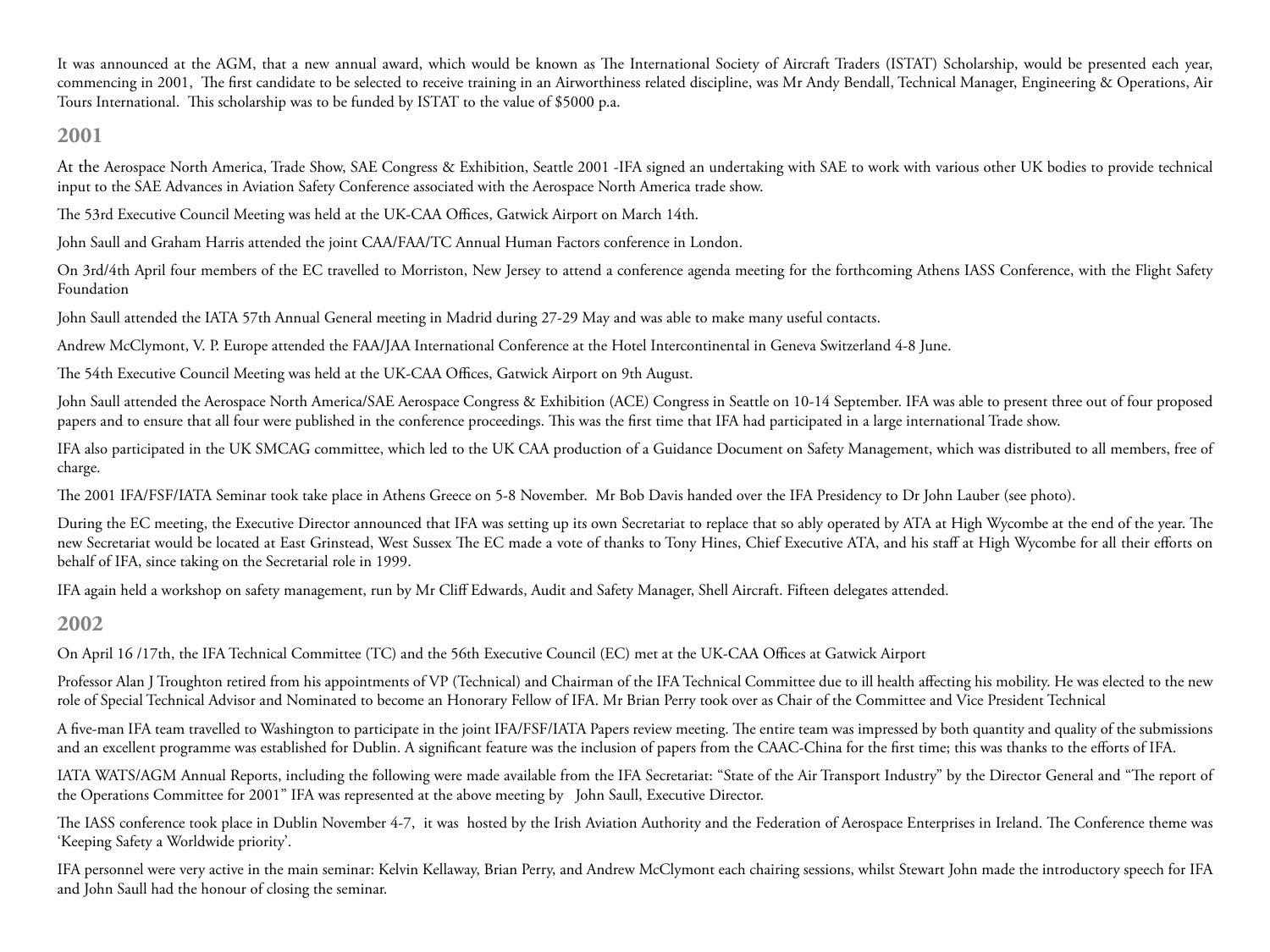IFA again presented a Safety Management Systems Workshop with more than 40 delegates attending.

## **2003**

The IASS conference took place in Washington November 4-7. The Conference theme was '100 years after Kitty Hawk, the Challenge Continues'. Two members of IFA chaired sessions entitled:

Human Factors/Safety Culture - John Saull Airworthiness/Engineering - Kelvin Kellaway

IFA sponsored another Safety Management Systems Workshop which was very well attended and received.

The 2003 Whittle Safety Award was presented to Michael Spencer of Rolls Royce Plc.

John Lauber handed over the Presidency to Mr Ahmad Al-Zabin of Kuwait Airways.

In September, John Saull and Frank Fickeisen represented IFA at the Montreal Aerospace Congress & Exhibition.

## **2004**

This proved to be a very positive and busy year for IFA.

8th April, IFA Officers and guests met at the Royal Aeronautical Society, London for a reception to welcome our new President, Mr Al-Zabin. The Kuwait Ambassador to London attended along with the Kuwait News Television crew. The event was broadcast throughout Kuwait 2 days later.

The Technical Committee again met in April and November reporting on many factors of airworthiness. Throughout the year many events and meetings were attended and reported to members.

- Andrew McClymont and Brian Perry attended JSSI Stg and APT meetings on behalf of IFA members.
- Thor Johansen, IFA TC Member reported on the EASA industy meeting held in November.
- Andrew McClymont attended the 2004 US/Europe International Aviation Safety Conference in Philadelphia, USA.
- John Saull attended the World Air Transport Summit and 60th IATA AGM in Singapore in June.
- IFA News was published in March, June and October with interesting articles and information:
- It was noted from the inquiry findings into the Columbia Shuttle accident that they had reported that a complacent safety culture can kill.

- There were several reports on the change over from JAA to EASA and the impacts on regulations and companies.

- John Saull was delighted to report in October that the ICAO president of the Air Navigation Commission had approved our nomination to have membership on the ICAO AIRP (Airworthiness Panel). He commented - 'This is great news, IFA have supported the work of the ICAO AIRP for many years, now we will have a direct technical input to this important international standards work'.

Andrew McClymont attended on behalf of IFA members the ICAO Airworthiness Panel (AIRP) meeting held in Tokyo, Japan on 15 - 19 November. IFA Members, Virgin Atlantic sponsored the attendenc by providing the flights.

For the first time ever the IASS conference took place in Shanghai, China from 15 - 18 November. The Conference theme was 'Sharing Knowledge to improve safety'. Again, two members were asked to host sessions entitled:

Airworthiness Issues - Brian Perry

Technology and Airports - Dr Ron Yates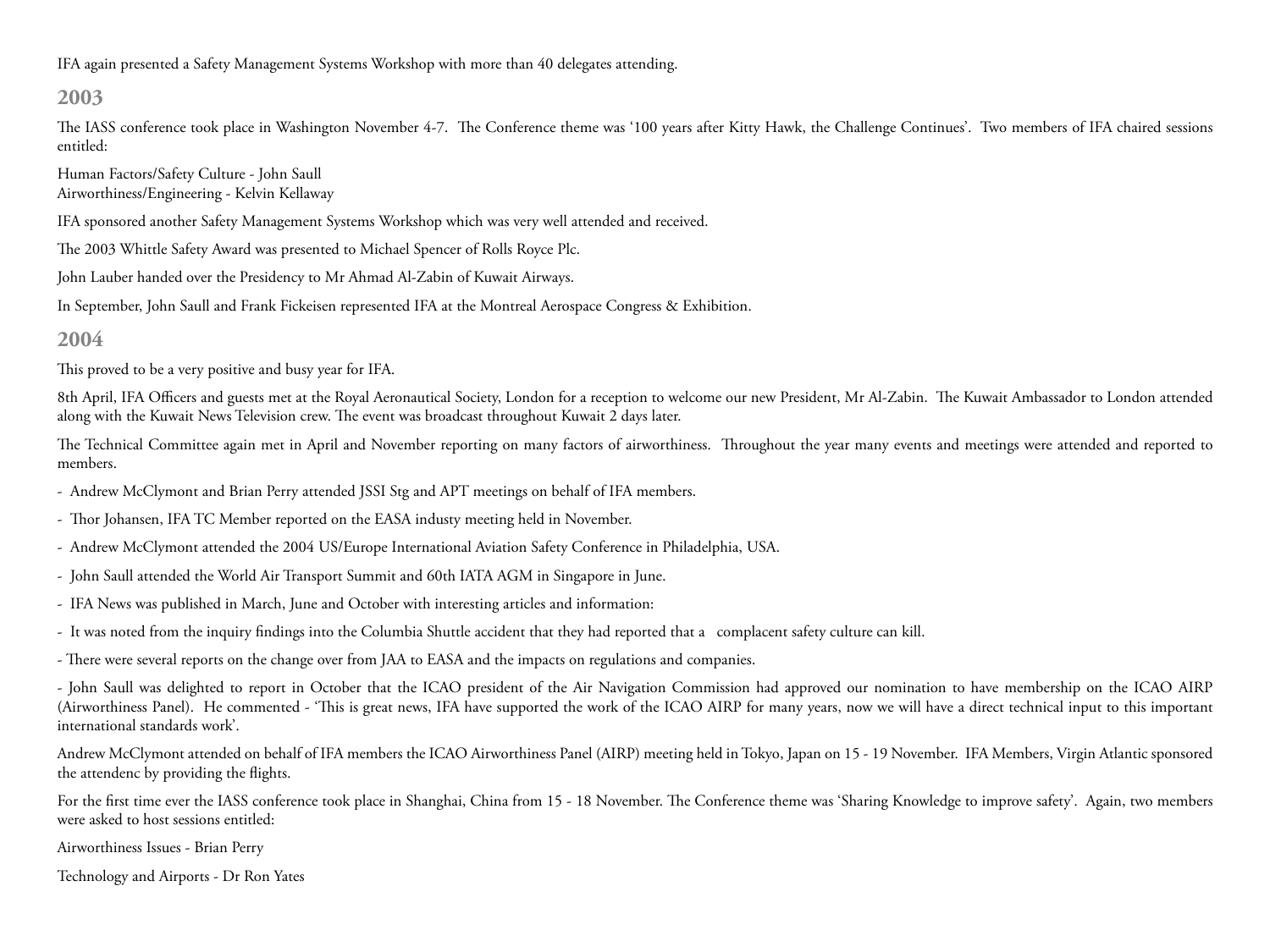Associate member, Captain Igor Nikulin presented a paper 'Some Advice for TCAS usage' which was very well received.

The workshops were expanded into two sessions; 1. Safety Management Systems - Cliff Edwards, 2. Commercial Aviation Safety Initiatives - Frank Fickeisen.

The 2004 Whittle Award was presented to Mr Cliff Edwards, Shell Aviation Ltd for his work on Safety Management Systems.

Honorary membership of IFA was awarded to Dr Wang Zhong, Director General - Aircraft Airworthiness Dept, CAAC in recognition of Dr Won's leadership and contribution to air safety improvement in China.

Three IFA members were elected onto the Executive Council:

- CAAC represented by Mr Zhou Kousom

- -TAECO represented by Mr Chung Mak
- Shell Aviation Ltd represented by Mr Cliff Edwards

The final act of the year was to award the ISTAT Scholarship to Mr Chen Yi Yu of TAECO.

## **2005**

As this was the 30th Anniversary year of IFA, it was appropriate for some updating of IFA's publicity material. A new corporate brochure was produced incorporating a CD of additional information and forms. The website was also re-launched in a new format.

In March a new white paper entitled 'Extended Work Hour - Maintenance' was produced by Frank Jauregui and Phil Hosey. It was very well received with many positive comments being received.

At the Executive Council meeting in April it was decided to re-vamp the existing Len Gore and ISTAT Scholarships into one IFA Scholarship. As the Scholarship Committee was disbanded IFA said goodbye to Mr Don Hammond (see photo) the current Chairman. It was decided to honour all the hard work and time given by Don and he was awarded an Honorary Membership of IFA.

As the year progressed the Technical Committee again worked hard to provide members with information and reports.

- Andrew McClymont attended the 2005 Europe/US International Aviation Safety Conference in Cologne, June 7-9. This was the first conference hosted by the new EASA organisation. Andrew reported that the new format was welcomed as the continuing involvement of the international participants.

Planning meetings were held in the UK and USA to organise the 2005 and 2006 IASS Seminars.

Prior to the IASS Conference, IFA Technical and Executive Council meetings took place. Attendance was low, but the content of both meetings and the two workshops was very valuable.

The IASS Conference took place in Moscow, Russia from 6 - 9th November. The conference theme was 'Safety is everybody's business'. The opening ceremony took place inside the Kremlin and delegates were treated to a display of Russian music and dance. John Saull and Andrew McClymont chaired sessions.

The 2005 Whittle Award was presented to Mr David Lui, Dragon Air Ltd, Hong Kong for his leadership of the Dragon Air Engineering Team's development and implementation of its own unique Aircraft Technical Management System.

The AGM was held during the Moscow Conference. Two new members were welcomed. Andrew McClymont was approved as a Trustee (see photo) and Thor Johansen (see photo) was welcomed as the new Vice President - Europe.

During the conference IFA celebrated its 30th Anniversary with a wonderful Russian Champagne and Cake reception hosted and sponsored by the President Mr Al-Zabin. All IFA members attending the conference were present.

As the new Millennium moves on it is interesting to reflect on IFA's 30 years, its start by a group of dedicated individuals, its growth into a worldwide organisation, and with the changing world its fight to continue. The group of IFA members attending the anniversary celebrations represented all continents of the world and all sections of the aviation community proving the importance and necessity for such an organisation and long may it continue.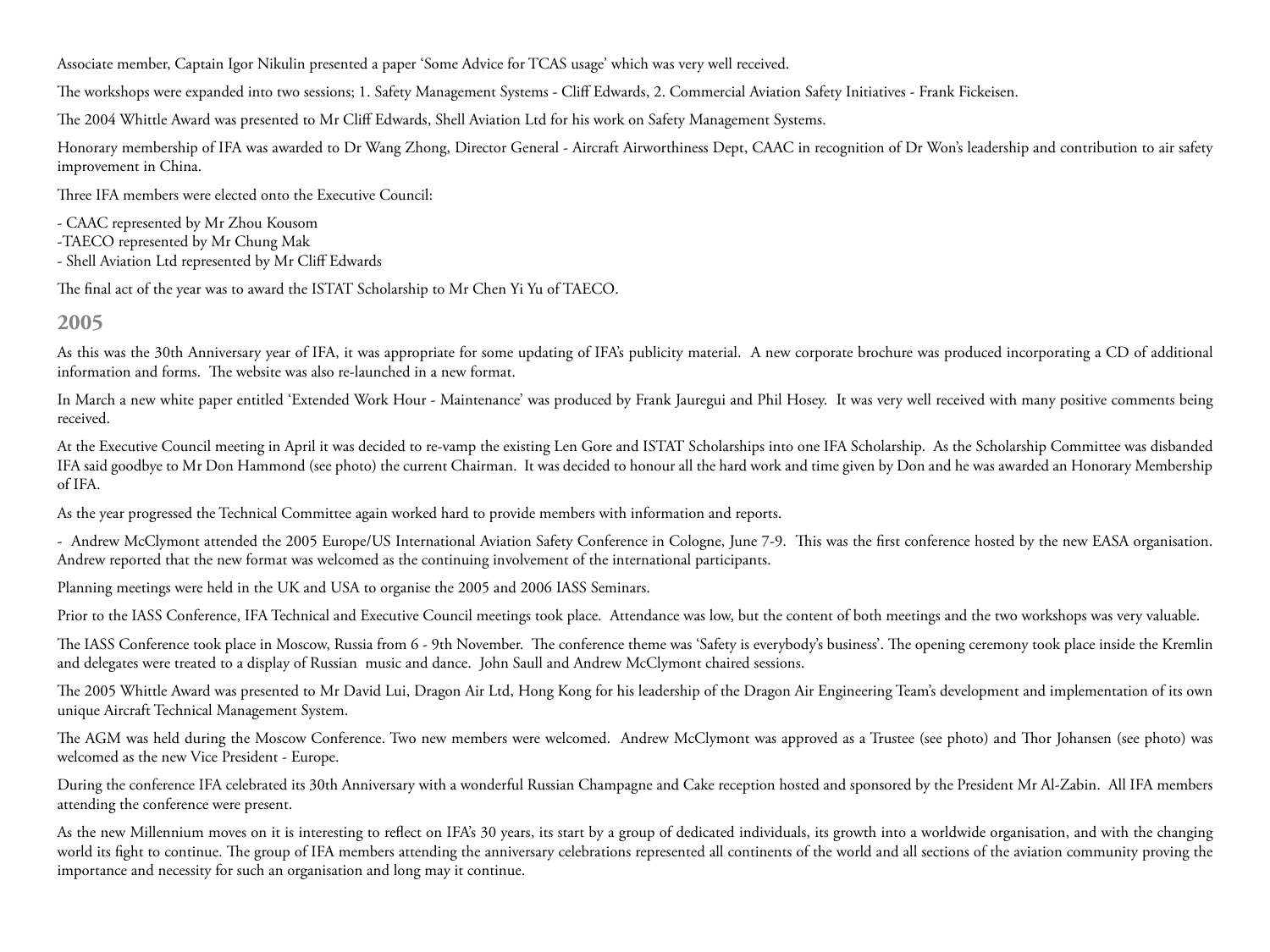## **2006**

Following on from the TC and EC meetings at the end of 2005, IFA's work was channelled more towards the MRO market. In February, Graham Harris and Brian Perry on behalf of IFA attended an MRO conference in Prague. The IFA stand was well received and the Discussion Forum held after the event by Graham and Brian went very well.

Frank Jauregui attended an MRO conference in Pheonix, Arizona. Frank reported on the many interesting papers presented.

Frank Fickeisen and Thor Johansen attended the FAA/EASA meeting in Portland USA.

Sadly, during the Spring Sir Peter Masefield passed away. Sir Peter's contributions to IFA over many years had very much helped to give IFA its current worldwide technical credibility.

At the April Executive Council meeting, it was announced that Mr Basil Lockwood Goose was retiring as a Trustee, it was unanimously agreed that Basil be made an Honorary Member for all his services to IFA.

Mr Graham Harris resigned as Director for Membership and Publicity, it was decided not to appoint another Director, and the work would be absorbed by the Executive Director and the Secretariat. Graham kindly accepted the position as Vice Chairman – Technical Committee.

It was decided to adjust the timing of the Scholarship applications so that the winner would accept his award and attend the event in the same calendar year, to accommodate this change there would be no scholarship awarded for 2006.

Prior to the seminar the IFA Technical and Executive meetings were held, plus there was a special AGM and lunch at which the new President, Mr Frank Turner was welcomed. At the AGM, Mrs Heather Darwin, CEO of long standing IFA members, Line Up Aviation was accepted as a Trustee. Mr Chung Mak, TAECO was accepted as the new VP Far East taking over from Mr Derek Cridland who had well deservedly reached his retirement. Chung will join the Safety Awards Committee giving the group global representation.

At the Executive Council, it was unanimously agreed that IFA should become a member of ESSI and signed the 'pledge to a commitment to be a partner'. AN AVIATION PARTNERSHIP BETWEEN EASA Other Regulators and the industry

The IASS was held in the beautiful city of Paris. Mr Turner opened the IASS Seminar with a speech introducing a theme for his Presidency of Expectations, what is expected of everyone throughout the whole aviation industry. There were many excellent papers. IFA officers acted as session Chairs for two sessions, plus John Saull, IFA Executive Director gave the closing roundup of the event. Following the event a special edition of the IFA News Extra was published giving details of all the papers presented.

The IFA Whittle Safety Award was presented to Mr Stuart Matthews, retiring President of the Flight Safety Foundation. It was a great honour that Captain Ian Whittle, son of Sir Frank Whittle made the flight to Paris to specially present the IFA award.

#### **2007**

This year became one of the most important in IFA's life, with it continuance and sustainability being questioned.

The Trustees met and discussed the continual usage of the Trust Fund for general IFA use, the idea of the Fund was to pay for the Secretariat not the general working of IFA. Their concerns were raised with the Executive Council and following the April EC meeting a sub group was formed to look at IFA's future, its market place and value to the world.

The group met twice and put forward a proposal with short, medium and long term initiatives to move IFA forward, which were discussed at great length at the October EC meeting. The outcomes of the proposals and discussions were:

- A new mission statement
- The amount spent at the IASS conferences must be equal to the income
- The membership subscription will be raised
- Work will be undertaken to come up with a Marketing strategy to gain new members

The Trustees continued in their quest for reassurances that the Trust Fund would not be used for anything other than the original purpose, requesting meetings with Officers and senior IFA officials.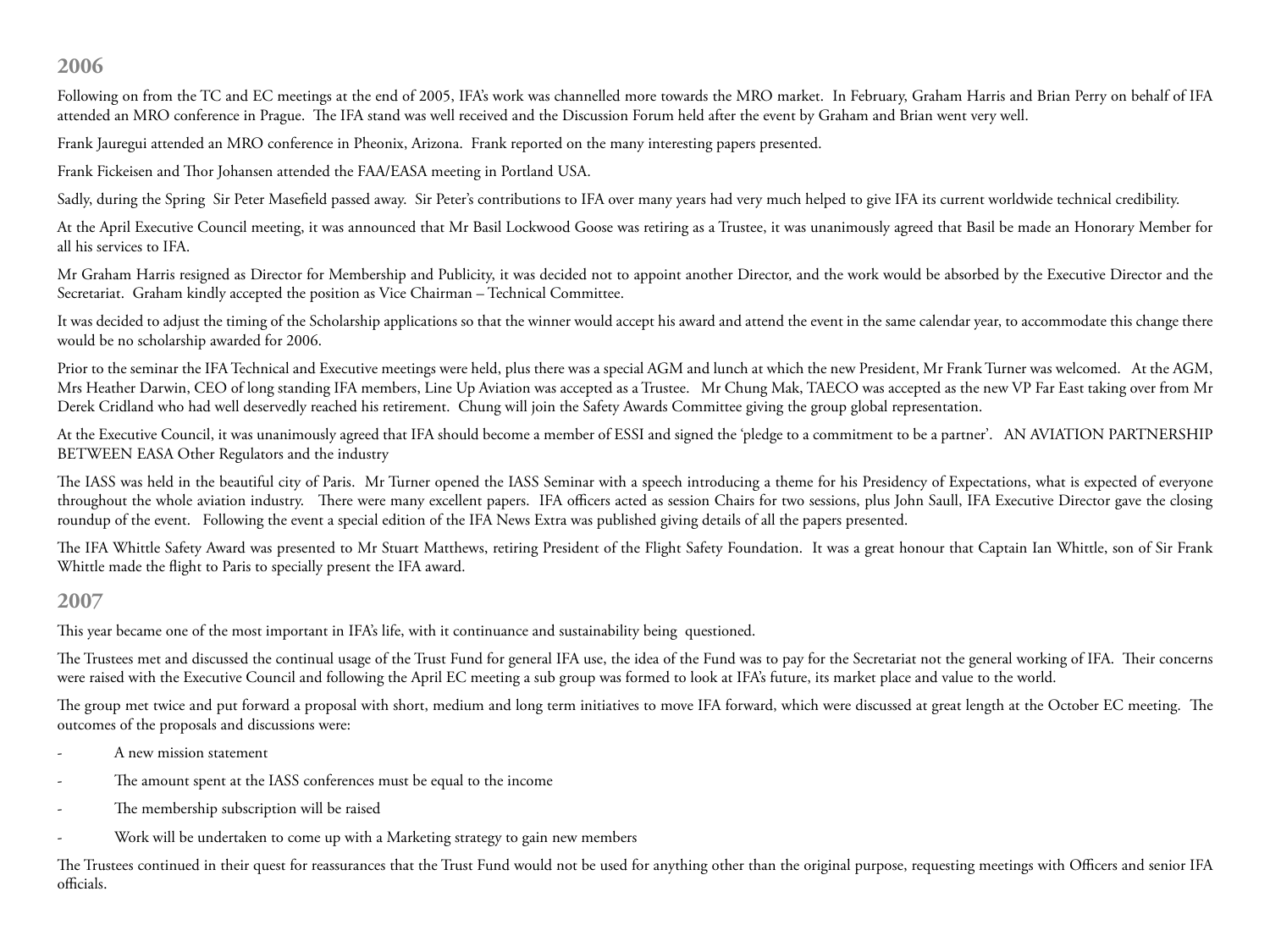In January Phil Hosey attended an MRO conference in London, which was followed by a one day workshop given by Phil Hosey and John Saull.

The Annual News Magazine was published in May with excellent reviews.

The Scholarship was won by Mr Ramroop of Air Mauritius after a hard fought battle with 11 other candidates, the most entries received for several years.

The Whittle Award again received several entries, the winner was picked and Mr Steve Swift of CASA was presented with his award during the IASS conference in Seoul.

Early October and the IASS conference was held in Seoul, South Korea. A successful event with some good networking resulting in 3 new Associate members for IFA.

Prior to the conference IFA once again hosted a workshop attended by 40 individuals. There was an interesting update from IATA on the IOSA system and John Saull outlined the basis for a new White Paper on Generic Risk Models which will be published in 2008.

November saw the launch of a new White Paper entitled Duty Time Limitations & Rest Periods, prepared by Frank Jauregui and Phil Hosey. This paper follows on from the previous 'Extended Work Hour – Maintenance' paper published in 2005.

The website continues to be a key tool in IFA's task to communicate globally with many hits being recorded.

# **2008**

The year started positively with the production of the IFA News Magazine and Mr Phil Hosey attending and reporting on an MRO conference held in London.

During the spring the Trustees met and decided that they were not content to wait to see if the actions decided on at the previous EC meeting would be successful in gaining more members and increasing funds and set into motion the calling of an Extraordinary General Meeting with the formal resolution as follows:

'The trustees formally table the resolution that the International Federation of Airworthiness be dissolved and that the assets shall not be paid to or distributed amongst the Members of the IFA but shall be given or transferred to such other charitable institution or institutions having objects similar to the objects of the IFA or such of them as the members of the IFA voting at this Special General Meeting shall agree.'

Meanwhile the work of promoting Continuing Airworthiness continued with officers attending various meetings and seminars in the US and Europe. These were reported in IFA News Extras and on the website.

The Extraordinary meeting was held on June 19th at Ramada Hotel, Gatwick, UK. Although only a small number of members were able to attend, many had provided their comments and votes after comprehensive discussions the vote was taken with 5 for and 19 against, which meant that IFA would continue although everyone acknowledged that working practices would need to be improved. There was work to be done.

At this time 2 very generous financial donations to help continue IFA's work were received from Emirates Airlines and Aero Inventory. The work started with officers producing a detailed business plan with proposed increases in Technical activity, changes to the IFA Constitution and improved working practises.

The 2008 IFA Scholarship was again a hard fought battle with several entries. The winner, Mr Leung Ka Ming of China Aircraft Services Ltd, Hong Kong attended the JAA Airworthiness Course held at Gatwick in October.

The IASS 2008 joint IFA, FSF and IATA conference was held in Honolulu, Hawaii. Due to the sudden down turn in the world economy attendance was reduced, although those who managed to get there highlighted that the content of the papers presented were excellent. IFA gave the welcome and closing speeches, chaired two sessions, plus Mr Phil Hosey and Mr Frank Jauregui presented a paper on 'Errors and the Influence of Work Patterns and Fatigue' which was very well received.

The 2008 Whittle Award was presented to Lt-Col RNLAF James C W Mac Gillavry and Lt-Col RNLAF Rik J M van Zwol, Military Aviation Authority of the Netherlands. The awards were presented at a ceremony during the IASS Seminar in Hawaii. Mr Joe Sutter, IFA Patron was able to attend the event and present the certificates and medals.

After 12 years, Barry Green decided to resign as Chair of the Executive Council although he would continue as an Associate member to support IFA.

# **2009**

IFA's technical work continued with members attending meetings and conferences and reporting via the newsletters and website to the membership.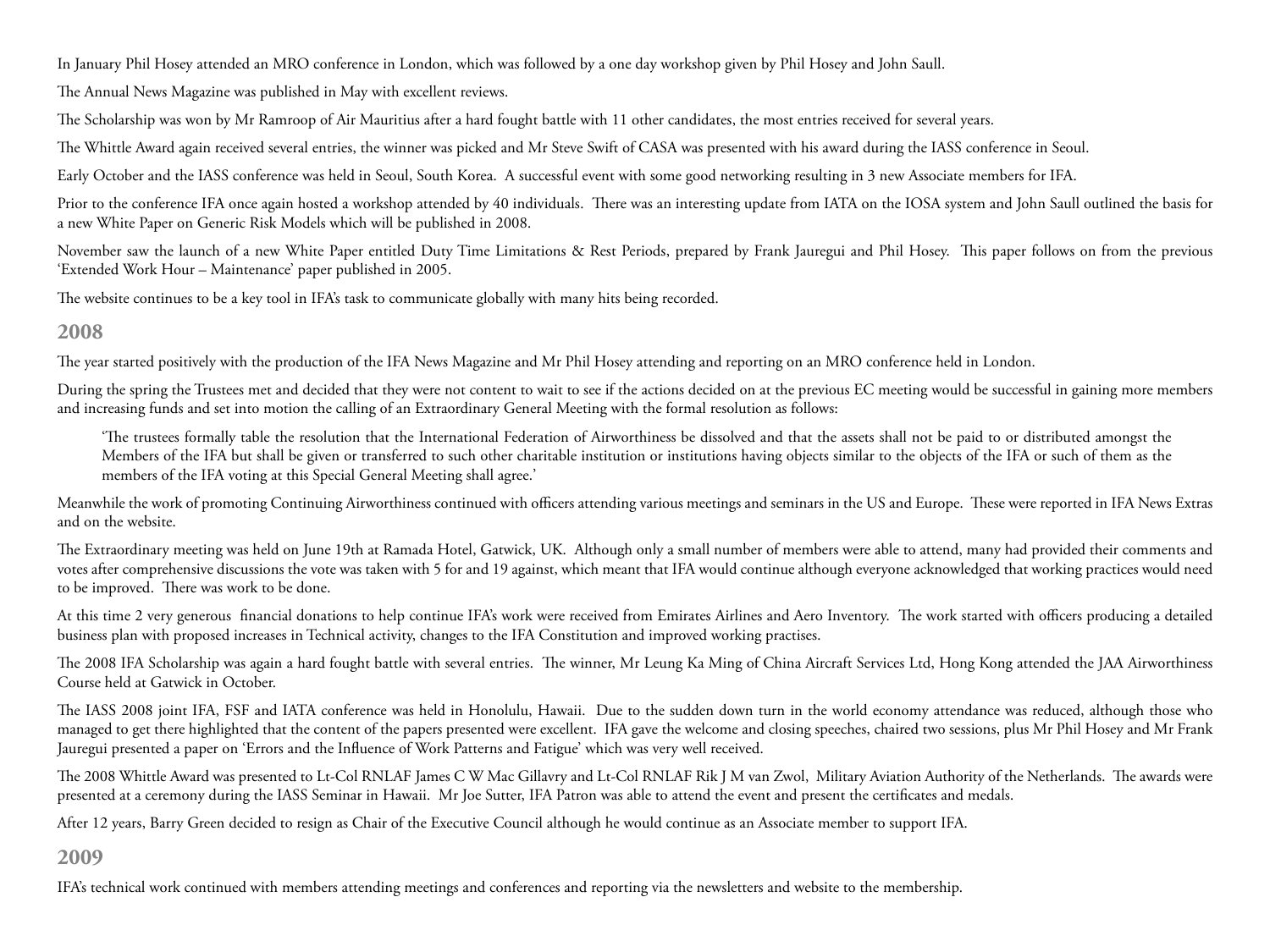Jim Rainbow, Kelvin Kellaway and Heather Darwin resigned from the Trustees, although Jim kindly agreed to continue until replacements were in place. Peter Harper was welcomed as a new Trustee.

Kader Tazerout, Quality Manager, Emirates Airline accepted the position as Chair of the Executive Council and meetings were held in September at the CAA UK and in Beijing in November.

Brian Perry retired as Chair of Technical Committee and accepted the role of Vice President Technical. Dr Steve Bond, City University kindly agreed to take on the role of TC Chair.

Graham Harris also resigned from the TC and his administrative roles within IFA. His hard work was praised by everyone.

Andre Maumus, ex-Airbus employee was presented with the Whittle Safety Award in recognition of his personal contribution to the development and certification of highly integrated and complex aircraft systems and his efforts internationally to ensure their safety in relation to accident prevention.

The scholarship was awarded to Ms Rearabetswe Tlhoaele, South Africa CAA who opted to put the award towards an Airworthiness course at City University, London, she attended an event in London in February but sadly she was unable to secure additional funding to continue the course and eventually withdrew. IFA did not release the award money.

IFA worked with FSF on the technical programme of the IASS conference which was held in Beijing, China in November. Prior to the main conference IFA organised a workshop in conjunction with Dan Cheney who gave a presentation on the FAA's new database of information entitled 'Lessons Learned from Transport Airplane Accidents'.

Whilst in Beijing the AGM was held and it was ratified that Barry Green and Jim Rainbow be awarded an IFA Honorary Fellowship.

## **2010**

The year was affected by global recession, volcancic eruptions and over inflated fuel prices. The Airports Council International (ACI) showed strong traffic rebound, which represented a challenge for the developing regions of the world, where growth is dependent on the recruitment and training of pilots and maintenance engineers. With the numbers of aircraft on order it was difficult to see how the demand would be filled. This of course leads to pressure on airworthiness standards particularly in the areas of Human Factors, Training and Communication between flight and maintenance crews

IFA was extremely disappointed to learn in January that the Flight Safety Foundation found it necessary, for economic reasons to eliminate airworthiness from its agenda and would not involve IFA in its future seminars. They did offer 5 free places to the IASS Milan which were accpeted and offered to members.

Following this notification it was decided that IFA would hold its own free of charge mini seminar/forum. The event took palce in March in Dubai with the support of Emirates Airline.

Frank Jauregui stood down due to illness and John Goglia agreed to take over the role of VP Americas. Frank Jauregui was awarded an IFA Honorary membership.

At the October TC meeting Steve Bond stood down as Chair of TC and at the end of the financial year end in June, Maurice Hare, IFA Finance Director resigned.

It was agreed to offer IFA Corporate members the opportunity to nominate 4 additional names within their organisation who would receive IFA messages and news letters electronically. This was seen as adding value to the full Corporate membership level.

In October a half day Forum was held at Virgin Atlantic Airways, Gatwick HQ. Human Factors was the topic with good papers from Virgin, Baines Simmons Ltd and Bill Johnson, FAA. Bill was delighted to present the first showing of the new Human Factors film 'Grounded'. It was agreed that IFA would be the European distributor of the DVD.

IFA Technical member, Phil Hosey attended one of the FAST (Future Aviation Safety Team) team meetings, it is good to have representation at this internationally recognised group.

With the eruption of the Icelandic volcano - Eyjafjallajokul in the Spring of 2010 there was not only the huge disruption to air traffic but also the need for analysis of aircraft with impacts on engineering and maintenance. IFA kept updated with issues passing any new information onto members. We attended follow up events in the UK and the US, at the RAeS - Flying through an Era of Volcanic Ash conference and Frank Fickeisen attending the Atlantic conference - Eyjafjallajokull & Aviation held in November. We also recognised the key work done by IFA member, CAA UK in re-opening the skies about Europe and in sorting out the regulations needed. This culminated with IFA presenting the 2010 Whittle Award to the Head of Airworthiness, Mr Padhraic Kelleher.

Mr Hung Hsun-Yang, Aviation Safety Inspector, CAA Taiwan was awarded the scholarship and attended the JAA Airworthiness course held at Heathrow, UK in December. He found the course extremely interesting and his visit to the UK an adventure when the country was struck with extreme cold and snow and he became stranded at the airport for several days before being able to return home.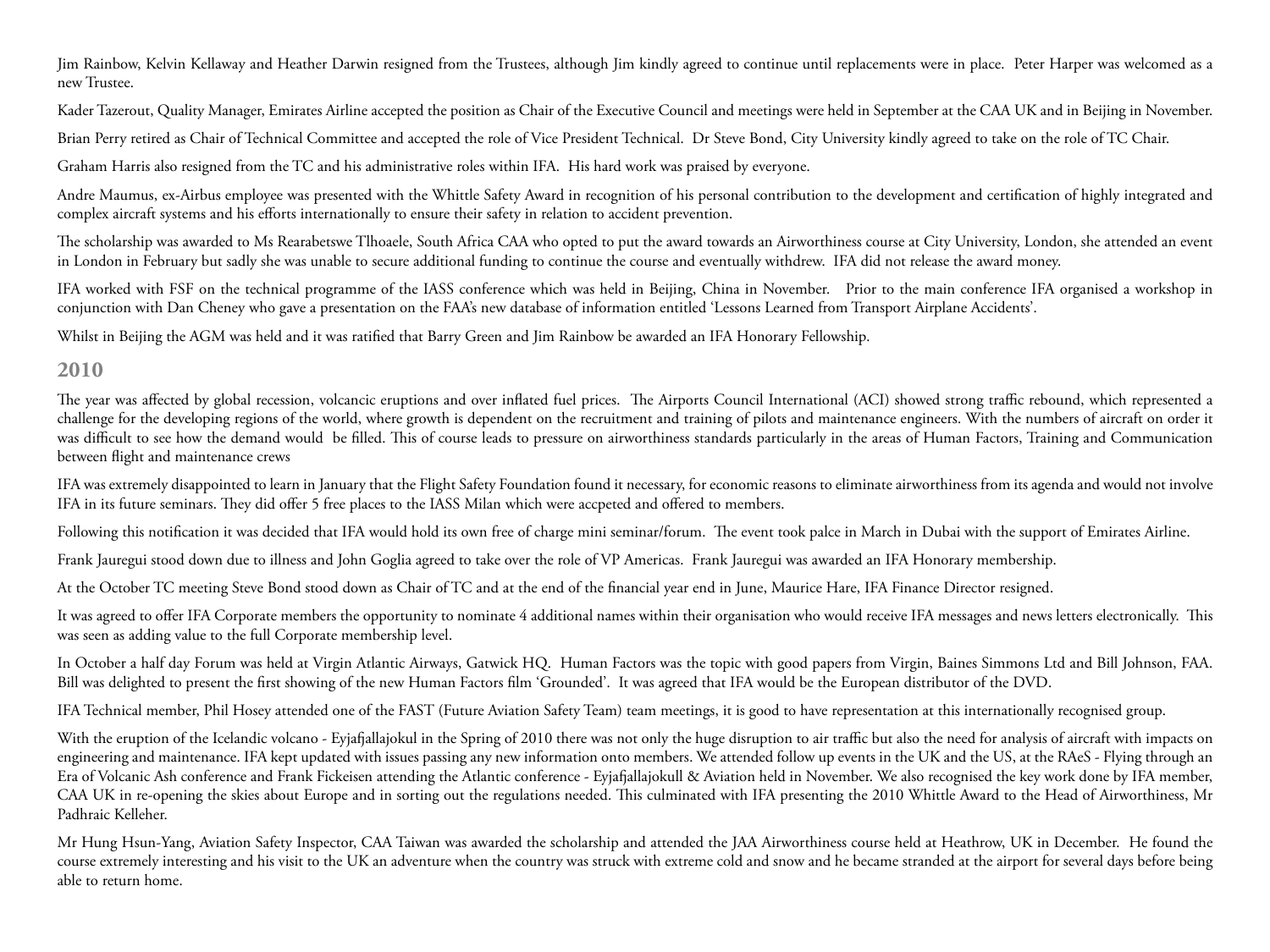There were changes of Trustees with Andrew McClymont and Jim Rainbow retiring, Bob Simmons, Roger Holliday and Simon Witts appointed and at the December meeting Simon kindly took over the role of Chair of Trustees from Jim Rainbow. During the meeting Jim Rainbow was presented with an Honorary Fellowship and Maurice Hare with an Honorary Membership.

#### **2011**

A forum was held in Sydney, Australia in March. The title of event was 'Continuing Airworthiness - Maintaining Standards Forum' and was sponsored by CASA, Emirates Airline and ALAEA. Mr Terry Farquarson, Deputy Director of CASA gave the welcome address. There were six papers covering Human Factors, ATSB investigations and a detailed account of Ageing aircraft issues particulary those affecting aircraft below 5700kgs.

There were two AGMs held during 2011, the first for 2009 - 2010 was held in Sydney in March. Amendments to the Constitution were approved to allow Associate Members the same voting rights as Corporate members and electronic voting is now accepted. The second AGM for the year 2010 to 2011 was held at Luton, UK in September.

IFA contributions to Skybrary internet information website were made on `Airworthiness – the System` and `MSG 3` procedures and developments.

A half day seminar was held in Luton, UK in September with the support of Monarch Aircraft Engineering. With a theme of 'Training for Competence', there were several papers and a panel discussion. One of the presentations was made by Monarch apprentices, those who had just started and those that were just finishing, their professionalism and enthusiasm was applauded.

At the TC meeting also held in Luton, Mr Cengiz Turkoglu was appointed as TC Chair.

The Whittle Safety Award was presented to Dr William (Bill) Johnson, Chief Scientific and Technical Adviser for Human Factors in Aviation Maintenance for the US FAA. The award was given in recognition of Bill's dedication, research, leadership and promotion of the Human Factors in aviation maintenance and engineering.

Mr Tony Doyle was appointed IFA Finance Director.

Air Malta engineer, Leslie Caruana was awarded the Scholarship and attended the JAA Airworthiness course held in Holland in December.

#### **2012**

The main Forum was held in Dubai in May at Emirates Airline engineering facility. Six presentation were given on a theme of 'Maintaining Airworthiness Standards - Challenges and Interfaces between Certification, Operation and Maintenance. Prior to the main Forum a `Lessons Learned` workshop relating to an FAA study of accident causal factors and associated recommendations was given by IFA VP - Technical, Brian Perry.

IFA recognised the work of CHIRP - UK Confidential Human Incident Reporting Programme by presenting Peter Tait and his team with the 2012 Whittle Safety Award. The development and implementation of a confidential reporting system has been extremely beneficial to the improvement of safety and best practices.

IFA members, The Aircraft Owners Association of Guyana supports the education of engineers within Guyana and surrounding islands. Mr Dorian Nichols who trained to become an engineer within the training system and was employed by LIAT (1974) Ltd was awarded the 2012 IFA Scholarship and attended the JAA Airworthiness Course at Gatwick, UK in November.

IFA Corporate paid-up membership has continued to decline over this period, a reflection of the industry tight operating budgets However, Associate membership is increasing. There is a solid core of regulatory authority members as well as academic institutions

At September AGM, Mr Andrew McClymont retired as an active member of IFA. Mr Brian Perry, IFA VP Technical also retired during the year

## **2013**

IFA's contribution to the ICAO Airworthiness Panel earlier this year was another activity that was beneficial to IFA and its members and the extensive report produced by Mr. Dave Lewis was included in the last IFA News Extra. Finally the IFA was also asked by ECAST to give a presentation on the 'Reliability Data Sharing" and this was done at the last ECAST meeting in June 2013.

An Honorary Fellowship was awarded to Brian Perry and an Honorary Membership to Andrew McClymont.

The Continuing Airworthiness White Paper was updated and re-issued.